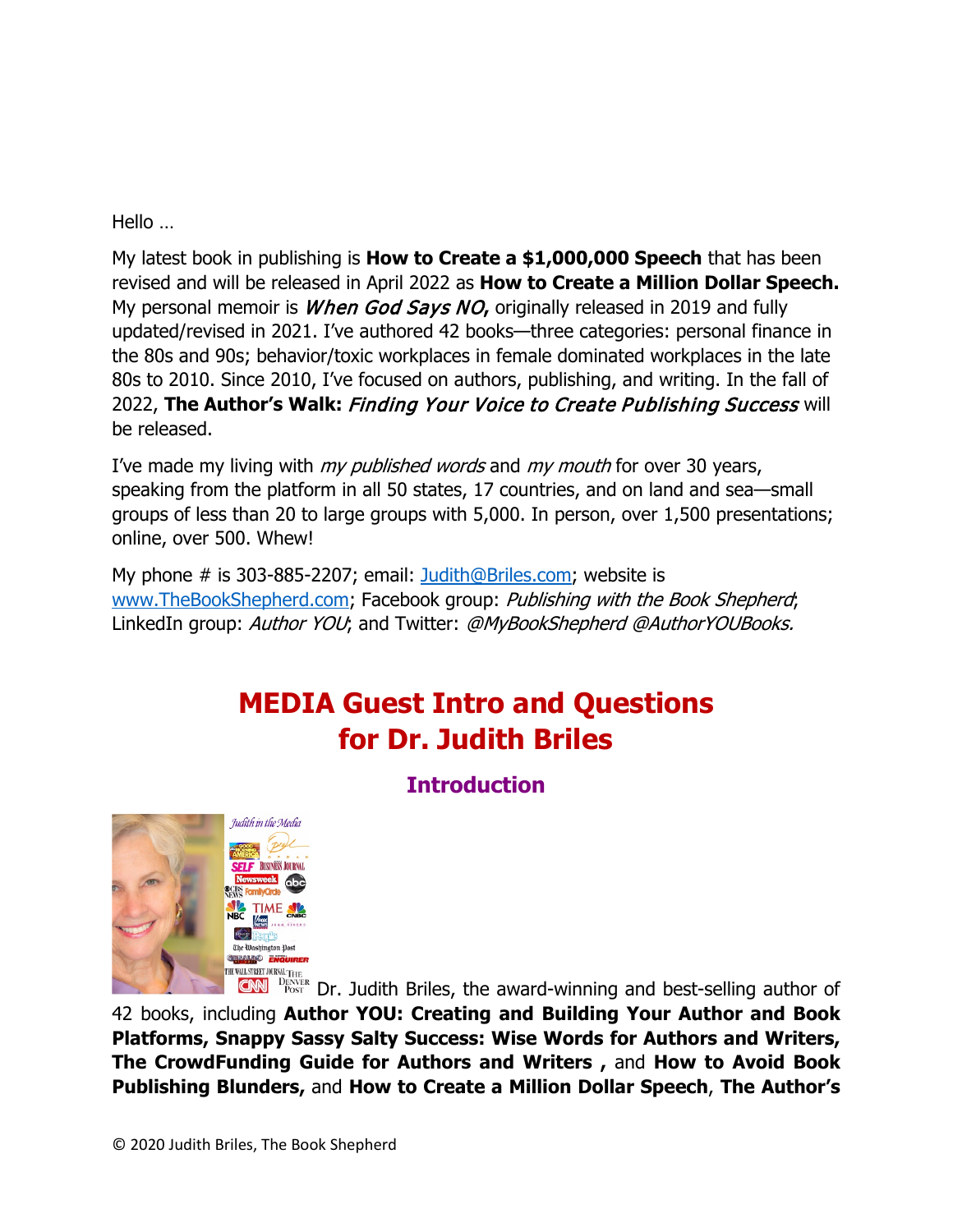**Walk: Finding and Using Your Voice to Create Author Success** will be published this fall. Her personal memoir is **When God Says NO: Revealing the YES When Adversity and Loss Are Present.**

To Date, her books have been translated into 17 countries with over 1,000,000 copies sold! Her books, and work, has been featured in over 1,000 radio and television shows including repeat appearances on *CNN, CNBC*, and *Oprah*. Judith has worked with over 1,000 authors and created 500 plus best-sellers. Print publications include Newsweek, People, Time, The Wall Street Journal, and ... The National Enquirer!

Based in Colorado, she is the founding Partner in The Book Shepherd, a book and publishing consulting and project management firm that works with authors at all stages of their book to create a book they never regret! Her podcast, AuthorU-Your Guide to Book Publishing has generated over 9 million downloads for listeners since inception in 2016.

She's with us today to talk about \_\_\_\_\_\_\_\_\_\_\_\_\_\_\_\_\_\_\_\_\_\_\_\_\_\_\_\_\_\_\_\_\_\_\_\_\_\_.

Please welcome Judith Briles.

I look forward to being with you.

On Zoom or Skype (I'm at Judith.Briles), on phone 303-885-2207, or in studio. My email is [Judith@Briles.com.](mailto:Judith@Briles.com) Based in Colorado, I'm on Mountain time.

#### **Questions with Dr. Judith Briles 303-885-2207**

### **About Publishing**

- 1. **What has changed in publishing since you first published in the 80s**? (2 min to answer)
- 2. **What's the difference in the moneys that can be made between a NY published author and a self or indie published author?** (2 seconds to 5 min)
- 3. **You say that there are 4 key factors in determining if an author should publish with a traditional publisher versus on your own. What are they?** (2 –7 min)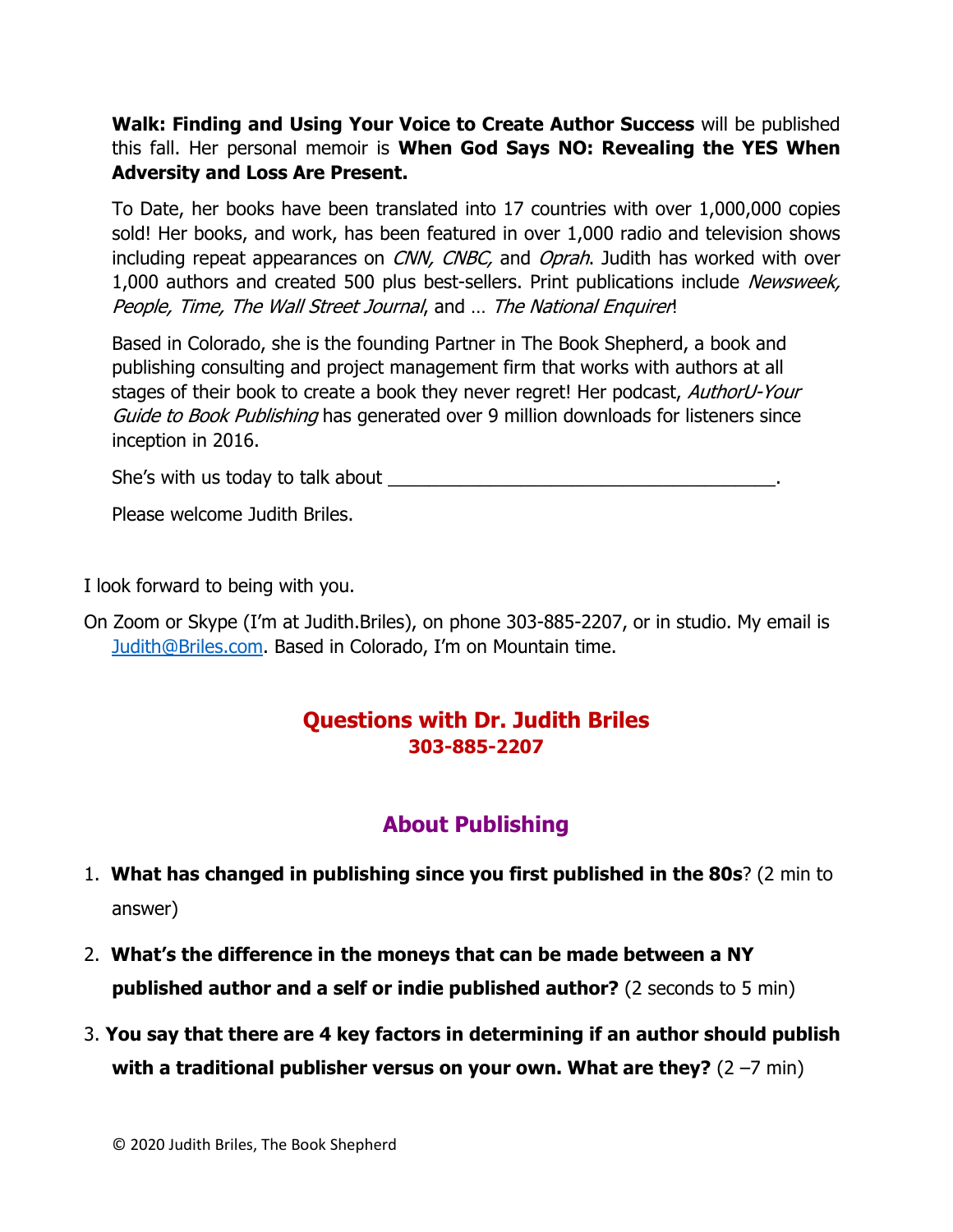- 4. **What's a publishing predator?** (1 min … to a full segment with tips on how to avoid)
- 5. **Is there a secret to publishing success?** (30 seconds to 2 min)
- 6. **What's the most important element to publishing success?** (1 to 3 min)
- 7. **What are the stages and timelines of publishing?** (3 to 7 min)
- 8. **Why did you leave your NY publisher? And would you go back?** (2 min)
- 9. **You do workshops that are called Book Publishing Unplugged, Book Marketing Unplugged and Speaking Unplugged. What are they?** (1 to 3 min)
- 10. **How did you start writing?** (2 to 5 min)
- 11. **Is being on a bestseller list important? (**2 to 5 min)

#### **Questions with Dr. Judith Briles 303-885-2207**

## **About Book Marketing**

- **1. You say that a website is essential ... why?** (1 to 3 min)
- **2. If you would name two items every website must have, what are they?** (1 to 3 min)
- **3. Why do you call social media the townhall for book marketing?** (1 to 3 min)
- **4. What social media platforms should authors use?** (2 to 5 min)
- **5. What are some of your favorite online tools for book marketing support?** (5 to 10 min)
- **6. What tips do you have to pitch books online?** (5 to 10 min)
- **7. Are bookstores the best place to do an event?** (1 to 3 min)
- **8. Are book awards worth entering and what should an author do if one is won?** (1 to 3 min)
- **9. What about Amazon … should an author pay for ads?** (1 to 3 min)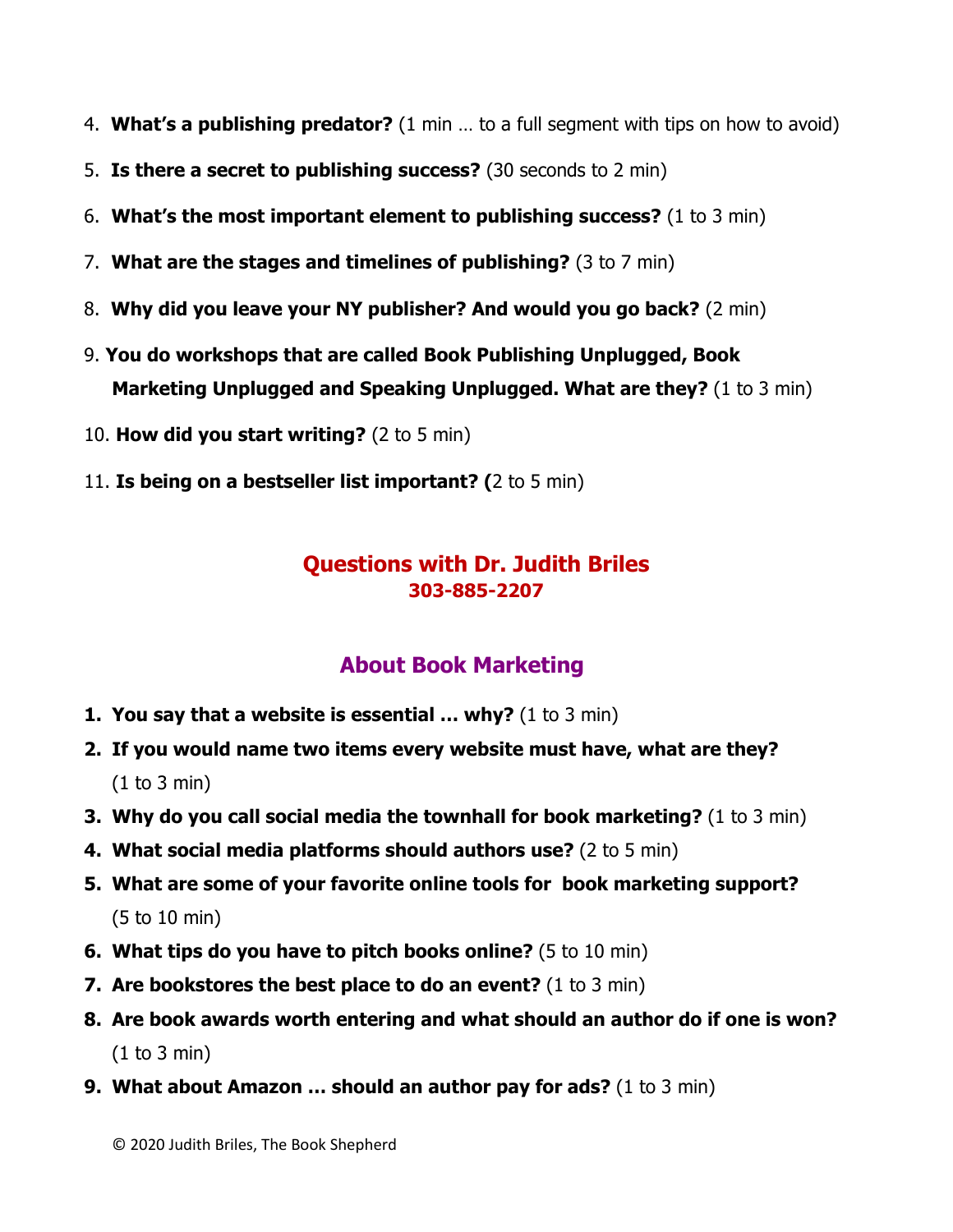- 10.**Amazon best seller campaigns … are they worthwhile … what are the steps?** (5 to 10 min)
- 11.**Take my listeners through the steps of setting up a book launch** (5 to 10 min)

## **About Speaking**

- 1. **What the #1 way to sell lots of books?** (30 seconds to 1 min)
- 2. **How do you get speaking gigs? (**1 to 3 min)
- 3. **Is there a common structure to a speech?** (2 to 4 min)
- 4. **Why does every speech need to connect with an audience?** (1 to 3 min)
- 5. **What are the steps to set up a speaking career?** (1 to 2 min)
- 6. **Can you make money?** (1 to 3 min)
- 7. **What's the speaking gig you would never want to repeat?** (10 seconds although when the answer comes out, you probably want to hear more)
- 8. **You do workshops that are called Unplugged. What are they?** (1 to 2 min)
- 9. **How did you start speaking?** (2 to 5 min)
- 10. **How does someone determine what to charge for speaking?** (1 to 4 min)
- 11. **What should a speaker charge?** (1 to 3 min)

## **About Overcoming Adversity**

- 1. **You've had two children die. How did you get through every parent's nightmare?** (1 to 4 min)
- 2. **You talk about the gifts you received after your son died. What were they?** (1 to 4 min)